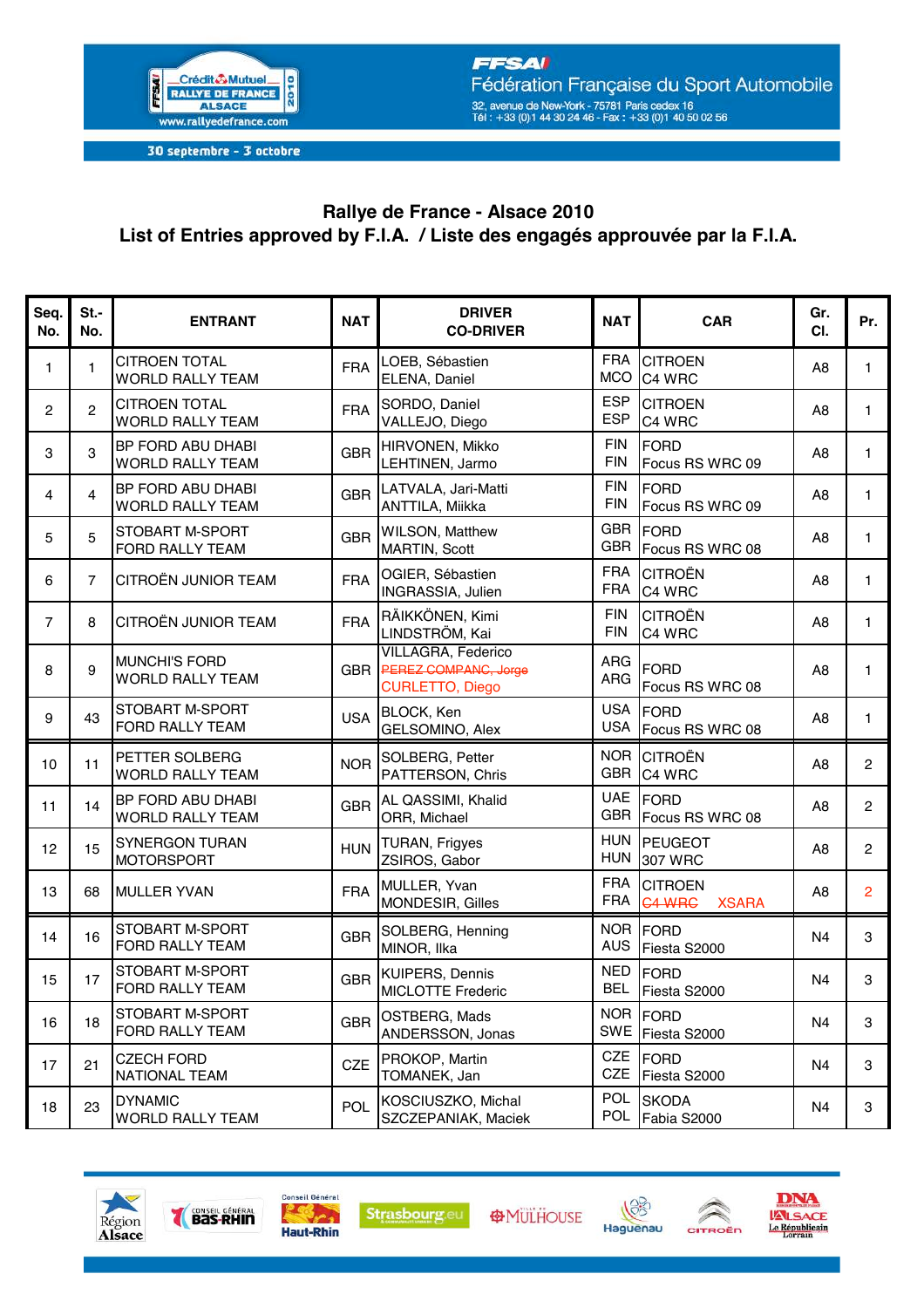

## **FFSAI**

Fédération Française du Sport Automobile 32, avenue de New-York - 75781 Paris cedex 16<br>Tél : +33 (0)1 44 30 24 46 - Fax : +33 (0)1 40 50 02 56

30 septembre - 3 octobre

| 19 | 24 | <b>RED BULL RALLYE TEAM</b>                     | <b>AUT</b> | SANDELL, Patrik<br>AXELSSON, Emil                      | SWE                      | SWE SKODA<br>Fabia S2000              | N4             | 3 |
|----|----|-------------------------------------------------|------------|--------------------------------------------------------|--------------------------|---------------------------------------|----------------|---|
| 20 | 25 | <b>SKODA-RENE GEORGES</b><br><b>RALLY SPORT</b> | <b>BEL</b> | <b>BRYNILDSEN, Eyvind</b><br>MENKERUD, Cato            | <b>NOR</b><br><b>NOR</b> | <b>SKODA</b><br>Fabia S2000           | N <sub>4</sub> | 3 |
| 21 | 26 | <b>TEAM FORD</b><br>QUINTA DO LORDE             | PRT        | SOUSA, Bernardo<br>DA SILVA, Nuno Rodrigues            | <b>PRT</b><br><b>PRT</b> | <b>FORD</b><br>Fiesta S2000           | N <sub>4</sub> | 3 |
| 22 | 28 | NUPEL GLOBAL RACING                             | <b>ESP</b> | PONS, Xavier<br>HARO, Alex                             | <b>ESP</b><br><b>ESP</b> | <b>FORD</b><br>Fiesta S2000           | N <sub>4</sub> | 3 |
| 23 | 29 | <b>SHANGAI FCACA</b><br><b>RALLY TEAM</b>       | <b>CHN</b> | KETOMAA, Jari<br>STENBERG, Mika                        | <b>FIN</b><br><b>FIN</b> | <b>FORD</b><br>Fiesta S2000           | N <sub>4</sub> | 3 |
| 24 | 30 | <b>ALBERT LLOVERA</b>                           | <b>AND</b> | LLOVERA, Albert<br>ROZADA, Borja H.                    | <b>AND</b><br><b>ESP</b> | <b>FIAT</b><br>Punto S2000            | N <sub>4</sub> | 3 |
| 25 | 49 | VIGION JEAN SEBASTIEN                           | <b>FRA</b> | VIGION, Jean-Sebastien<br>GORCZYCA, Tibo               | <b>FRA</b><br><b>FRA</b> | <b>PEUGEOT</b><br>207 S2000           | N <sub>4</sub> | 3 |
| 26 | 50 | <b>MAURIN JULIEN</b>                            | <b>FRA</b> | MAURIN, Julien<br>THIMONNIER, Gilles                   | <b>FRA</b><br><b>FRA</b> | <b>FORD</b><br>Fiesta S2000           | N <sub>4</sub> | 3 |
| 27 | 53 | <b>RUFA SPORT</b>                               | <b>SVK</b> | ANDERSSON, Per Gunnar<br>FREDRIKSSON, Anders           | <b>SWE</b><br><b>SWE</b> | <b>SKODA</b><br>Fabia S2000           | N <sub>4</sub> | 3 |
| 28 | 31 | <b>RALLIART ITALY</b>                           | <b>ITA</b> | ARAUJO, Armindo<br>RAMALHO, Miguel                     | <b>PRT</b><br><b>PRT</b> | <b>MITSUBISHI</b><br>Lancer Evo X     | N <sub>4</sub> | 3 |
| 29 | 32 | <b>SUBARU TEAM ARAI</b>                         | <b>JPN</b> | ARAI, Toshi<br><b>BARRITT, Daniel</b>                  | <b>JPN</b><br><b>GBR</b> | <b>SUBARU</b><br>Impreza              | N <sub>4</sub> | 3 |
| 30 | 33 | <b>GIANLUCA LINARI</b>                          | <b>ITA</b> | LINARI, Gianluca<br>SALVUCCI, Massimo                  | <b>ITA</b><br><b>ITA</b> | <b>SUBARU</b><br>Impreza              | N <sub>4</sub> | 3 |
| 31 | 36 | <b>PIRELLI STAR DRIVER</b>                      | <b>ITA</b> | GEORGIOU, Nicholai<br>MATAR, Joseph                    | <b>GBR</b><br>LBN        | <b>MITSUBISHI</b><br>Lancer Evo X     | N <sub>4</sub> | 3 |
| 32 | 37 | <b>PIRELLI STAR DRIVER</b>                      | <b>ITA</b> | HORSEY, Peter<br>COOLEDGE, Calvin                      | <b>KEN</b><br><b>GBR</b> | <b>MITSUBISHI</b><br>Lancer Evo X     | N <sub>4</sub> | 3 |
| 33 | 38 | <b>PIRELLI STAR DRIVER</b>                      | <b>ITA</b> | PADDON, Hayden<br>KENNARD, John                        | <b>NZL</b><br><b>NZL</b> | <b>MITSUBISHI</b><br>Lancer Evo X     | N <sub>4</sub> | 3 |
| 34 | 39 | <b>PIRELLI STAR DRIVER</b>                      | <b>ITA</b> | RASCHI, Alex<br>POLLET, Rudy<br>STEFANELLI, Silvio     | <b>SMR</b><br>H A        | <b>MITSUBISHI</b><br>SMR Lancer Evo X | N <sub>4</sub> | 3 |
| 35 | 40 | PIRELLI STAR DRIVER                             | <b>ITA</b> | TÄNAK, Ott<br>SIKK, Kuldar                             | <b>EST</b>               | EST MITSUBISHI<br>Lancer Evo X        | N <sub>4</sub> | 3 |
| 36 | 41 | <b>HAWK RACING CLUB</b>                         | <b>ITA</b> | FRISIERO, Fabio<br>SIMONE, Scattolin                   | ITA<br>ITA               | <b>MITSUBISHI</b><br>Lancer Evo 9     | N4             | 3 |
| 37 | 45 | <b>SHANGAI FCACA</b><br><b>RALLY TEAM</b>       | <b>CHN</b> | WANG, Rui<br>CHEN, Yiping                              | <b>CHN</b><br><b>CHN</b> | <b>SUBARU</b><br>Impreza              | N <sub>4</sub> | 3 |
| 38 | 46 | ANDERS GRONDAL<br><b>WRC RALLY TEAM</b>         | <b>NOR</b> | GRONDAL, Anders<br>ENGAN, Veronica                     | <b>NOR</b><br><b>NOR</b> | <b>SUBARU</b><br>Impreza sti          | N <sub>4</sub> | 3 |
| 39 | 47 | <b>TOMMI MAKINEN</b><br><b>RACING OY</b>        | <b>FIN</b> | BARROSO PEREIRA, Nuno<br>CONDE, Pedro<br>RAMALHO, Luis | <b>PRT</b><br>PRT        | <b>SUBARU</b><br>Impreza              | N <sub>4</sub> | 3 |











**DNA**<br>LALSACE<br>Le Républicain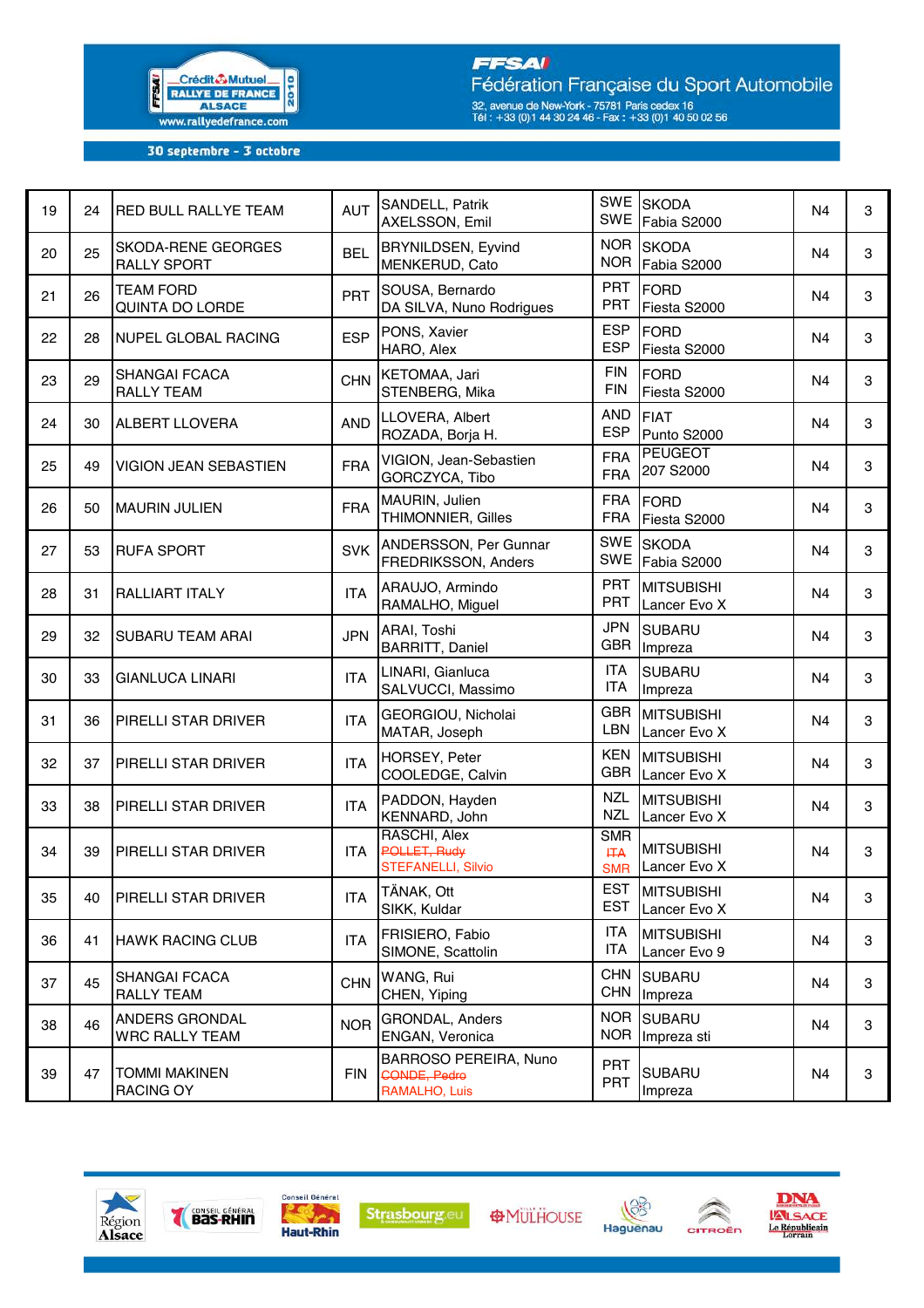

## **FFSAI**

Fédération Française du Sport Automobile 32, avenue de New-York - 75781 Paris cedex 16<br>Tél : +33 (0)1 44 30 24 46 - Fax : +33 (0)1 40 50 02 56

30 septembre - 3 octobre

| 40 | 48  | <b>USPENSKIY</b><br><b>RALLY TECNICA</b>     | <b>RUS</b> | <b>WESTON Jnr, Dave</b><br>THOMAS, leuan               | <b>IVB</b><br><b>IVB</b> | <b>SUBARU</b><br>Impreza                        | N <sub>4</sub> | 3                       |
|----|-----|----------------------------------------------|------------|--------------------------------------------------------|--------------------------|-------------------------------------------------|----------------|-------------------------|
| 41 | 54  | NEXTEL-TELEVISA DEPORTES<br>WORLD RALLY TEAM | <b>MEX</b> | JOURDAIN, Michel<br>SANCHEZ BENAVENTE, Oscar           | <b>MEX</b><br><b>ESP</b> | <b>MITSUBISHI</b><br>Lancer Evo X               | N <sub>4</sub> | 3                       |
| 42 | 121 | <b>AARON BURKART</b>                         | <b>DEU</b> | <b>BURKART, Aaron Nicolai</b><br>KACHEL, André         | DEU<br>DEU               | <b>SUZUKI</b><br>Swift S1600                    | A <sub>6</sub> | 3                       |
| 43 |     | 122 KNAF FIRST TALENT TEAM 1                 | <b>NLD</b> | ABBRING, Kevin<br>MOMBAERTS, Erwin                     | <b>NLD</b><br><b>NLD</b> | <b>RENAULT</b><br>Clio R <sub>3</sub>           | A7             | 3                       |
| 44 | 123 | KNAF FIRST TALENT TEAM 2                     | <b>NLD</b> | WEIJS JR., Hans<br>DEGANDT, Bjorn                      | <b>NLD</b><br><b>BEL</b> | <b>CITROEN</b><br>C2 S1600                      | A <sub>6</sub> | 3                       |
| 45 |     | 124 EGOI EDER VALDES LOPEZ                   | <b>ESP</b> | VALDES LOPEZ, Egoi<br>GARDUÑO, Albert                  | <b>ESP</b><br><b>ESP</b> | <b>RENAULT</b><br>Clio R <sub>3</sub>           | A7             | 3                       |
| 46 | 126 | <b>TODOR SLAVOV</b>                          | <b>BGR</b> | SLAVOV, Todor<br>FILIPOV, Dobromir                     | <b>BGR</b><br><b>BGR</b> | <b>RENAULT</b><br>Clio R <sub>3</sub>           | A7             | 3                       |
| 47 | 127 | <b>TEAM SAB MOTORSPORT</b>                   | <b>SMR</b> | BROCCOLI, Alessandro<br>FORINA, Angela                 | <b>SMR</b><br><b>ITA</b> | <b>RENAULT</b><br>Clio R <sub>3</sub>           | A7             | 3                       |
| 48 | 128 | <b>HARRY HUNT</b>                            | <b>GBR</b> | HUNT, Harry<br>MARSHALL, Sebastian                     | <b>GBR</b><br><b>GBR</b> | <b>FORD</b><br>Fiesta R2                        | A <sub>6</sub> | 3                       |
| 49 | 129 | <b>THIERRY NEUVILLE</b>                      | <b>BEL</b> | NEUVILLE, Thierry<br>KLINGER, Nicolas                  | <b>BEL</b><br><b>FRA</b> | <b>CITROEN</b><br>C2 S1600                      | A <sub>6</sub> | 3                       |
| 50 | 131 | <b>YERAY LEMES MACIAS</b>                    | <b>ESP</b> | <b>LEMES MACIAS, Yeray</b><br>PEÑATE, Rogelio          | <b>ESP</b><br><b>ESP</b> | <b>RENAULT</b><br><b>Clio S1600</b>             | A6             | 3                       |
| 51 |     | 132   MATHIEU ARZENO                         | <b>FRA</b> | ARZENO, Mathieu<br>JAMOUL, Renaud                      | <b>FRA</b><br><b>BEL</b> | <b>CITROEN</b><br>C2 S1600                      | A <sub>6</sub> | 3                       |
| 52 | 149 | <b>ANCIAN JEREMI</b>                         | <b>FRA</b> | ANCIAN, Jérémi<br>MEZY, Damien                         | <b>FRA</b><br><b>FRA</b> | <b>SUZUKI</b><br><b>Swift S1600</b>             | A <sub>6</sub> | 3                       |
| 52 | 150 | <b>CAMPANA PIERRE</b>                        | <b>FRA</b> | <b>CAMPANA, Pierre</b><br><b>DECSTELLI, Sabrina</b>    | <b>FRA</b><br><b>FRA</b> | RENAULT<br><b>Clio S1600</b>                    | A <sub>6</sub> | $\overline{\mathbf{3}}$ |
| 53 | 61  | <b>ADAC WESEREMS</b>                         | <b>GER</b> | RIEDEMANN, Christian<br><b>BEINKE, Josefine Corinn</b> | GER<br><b>GER</b>        | <b>FORD</b><br>Fiesta R2                        | A <sub>6</sub> | <b>NP</b>               |
| 54 | 62  | <b>TEAM ABU DHABI</b>                        | <b>UAE</b> | AL SHAMSI, Majed<br>HARRYMAN, Alan                     | <b>UAE</b><br><b>GBR</b> | <b>FORD</b><br>Fiesta R2                        | A <sub>6</sub> | <b>NP</b>               |
| 55 | 63  | <b>TEAM ABU DHABI</b>                        |            | UAE AL SHAIKH, Khalil<br>DUFFY, Killian                | <b>IRL</b>               | UAE FORD<br>Fiesta R2                           | A <sub>6</sub> | NP                      |
| 56 | 64  | <b>TEAM ABU DHABI</b>                        | <b>UAE</b> | AL JABRI, Bader<br>MCAULEY, Stephen                    | <b>UAE</b><br><b>GBR</b> | <b>FORD</b><br>Fiesta R2                        | A6             | NP                      |
| 57 | 65  | <b>COLNEY THIERRY</b>                        | <b>FRA</b> | <b>COLNEY, Thierry</b><br>ZINGLE, Florian              | <b>FRA</b><br><b>FRA</b> | <b>RENAULT</b><br>Clio R <sub>3</sub>           | A7             | N <sub>P</sub>          |
| 58 | 67  | <b>GONON FLORIAN</b>                         | SUI        | GONON, Florian<br>ARLETTAZ, Sandra                     | SUI<br>SUI               | <b>SUBARU</b><br>Impreza STI                    | N4             | N <sub>P</sub>          |
| 59 | 69  | <b>SCHMITT JEROME</b>                        | <b>FRA</b> | SCHMITT, Jérôme<br>ANTOINE, Christophe                 | <b>FRA</b><br><b>FRA</b> | <b>CITROEN</b><br>C <sub>2</sub> R <sub>2</sub> | A6             | NP                      |
| 60 | 70  | HERMANN GASSNER JUN                          | <b>GER</b> | <b>GASSNER JUN, Hermann</b><br>WUESTENHAGEN, Katharina | GER<br><b>GER</b>        | <b>MITSUBISHI</b><br>Lancer Evo 9               | N4             | N <sub>P</sub>          |







**AMÜLHOUSE** 





 $\hat{\mathbb{A}}$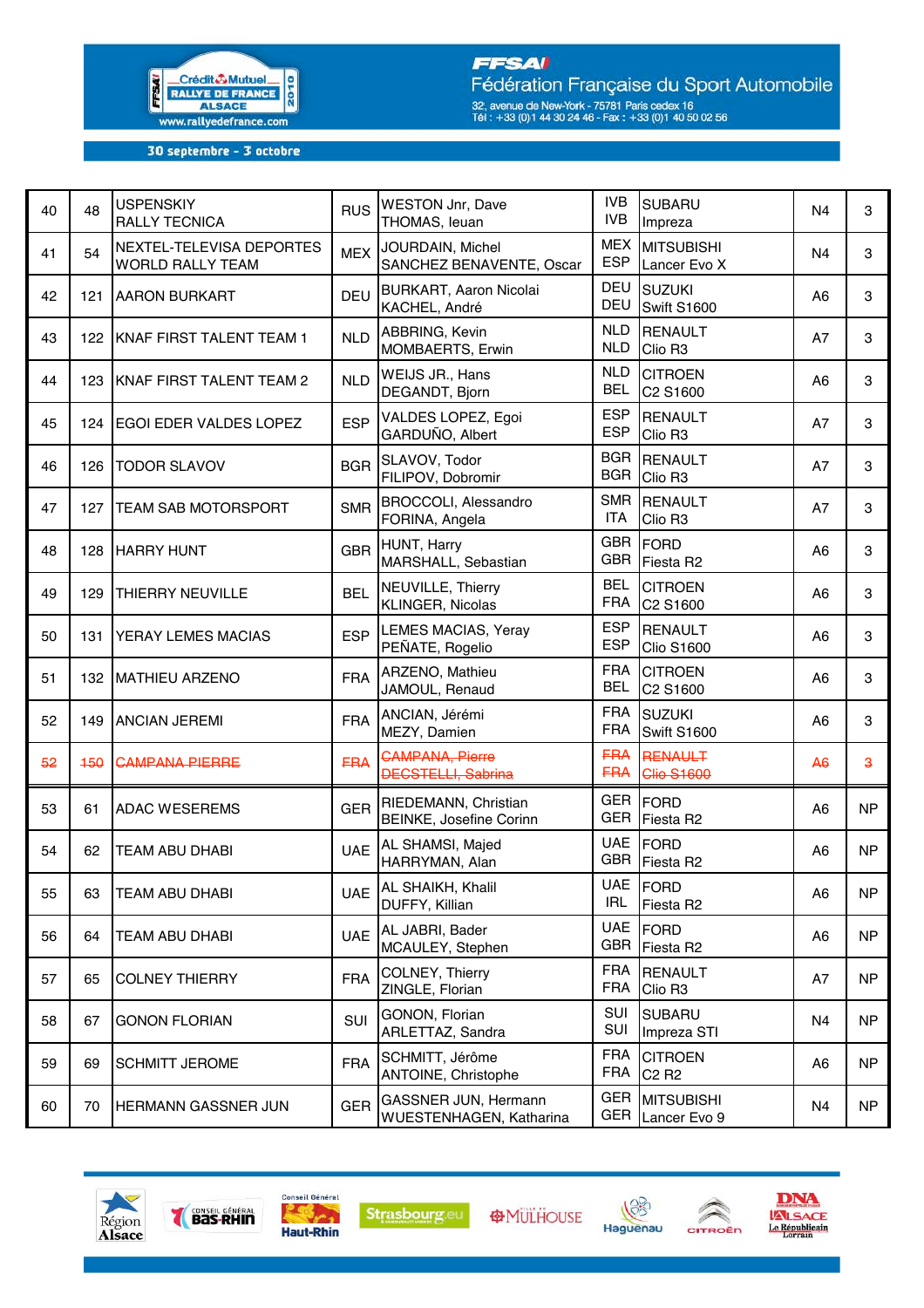

## **FFSAI**

Fédération Française du Sport Automobile 32, avenue de New-York - 75781 Paris cedex 16<br>Tél : +33 (0)1 44 30 24 46 - Fax : +33 (0)1 40 50 02 56

30 septembre - 3 octobre

| 61 | 71 | <b>RALLYE RAID CONCEPT</b>                          | <b>FRA</b> | BESSON, Jean-Pascal<br>DEVAUX, Thierry                        | <b>FRA</b><br><b>FRA</b>         | <b>MITSUBISHI</b><br>Lancer Evo 9                   | N <sub>4</sub> | <b>NP</b> |
|----|----|-----------------------------------------------------|------------|---------------------------------------------------------------|----------------------------------|-----------------------------------------------------|----------------|-----------|
| 62 | 72 | <b>JONES TIM</b>                                    | <b>GBR</b> | JONES, Tim<br>JONES, Steve                                    | <b>GBR</b><br><b>GBR</b>         | <b>FORD</b><br>Fiesta Super 1600                    | A6             | <b>NP</b> |
| 63 | 73 | <b>BONNEFIS GERMAIN</b>                             | <b>FRA</b> | <b>BONNEFIS, Germain</b><br><b>FROUNIER, Olivier</b>          | <b>FRA</b><br><b>FRA</b>         | <b>CITROEN</b><br>C <sub>2</sub> R <sub>2</sub> Max | A6             | <b>NP</b> |
| 64 | 74 | MILLBROOKS WRT                                      | <b>SWE</b> | ROMAN, Joakim<br><b>APRELSKY, Hennah</b><br>APPELSKOG, Henrik | $$+$<br><b>SWE</b><br><b>SWE</b> | <b>SUBARU</b><br>Impreza STI                        | N <sub>4</sub> | <b>NP</b> |
| 65 | 75 | <b>CHAZEL TECHNOLOGIE</b><br><b>GUIGOU EMMANUEL</b> | <b>FRA</b> | <b>GUIGOU, Emmanuel</b><br><b>GROULIER, Vincent</b>           | <b>FRA</b><br><b>FRA</b>         | <b>RENAULT</b><br>Twingo R1                         | N <sub>2</sub> | <b>NP</b> |
| 66 | 76 | <b>ALDEGHI PAOLO</b>                                | <b>ITA</b> | ALDEGHI, Paolo<br><b>BONETTI, Andrea</b>                      | <b>ITA</b><br><b>ITA</b>         | <b>RENAULT</b><br>Clio R <sub>3</sub>               | A7             | <b>NP</b> |
| 67 | 77 | <b>LAIVOLA ARI</b>                                  | <b>FIN</b> | LAIVOLA, Ari<br><b>MUSTALAHTI, Karl</b>                       | <b>FIN</b><br><b>FIN</b>         | <b>PEUGEOT</b><br>207 S2000                         | N <sub>4</sub> | <b>NP</b> |
| 68 | 78 | <b>BARAL THOMAS</b>                                 | <b>FRA</b> | <b>BARAL, Thomas</b><br>SEUX, Sabrina                         | <b>FRA</b><br><b>FRA</b>         | <b>RENAULT</b><br>Clio R <sub>3</sub>               | A7             | <b>NP</b> |
| 69 | 79 | <b>IMIKKELSEN ANDREAS</b>                           | <b>NOR</b> | MIKKELSEN, Andreas<br>FLOENE, Ola                             | NOR                              | NOR SKODA<br>Fabia S2000                            | N <sub>4</sub> | <b>NP</b> |